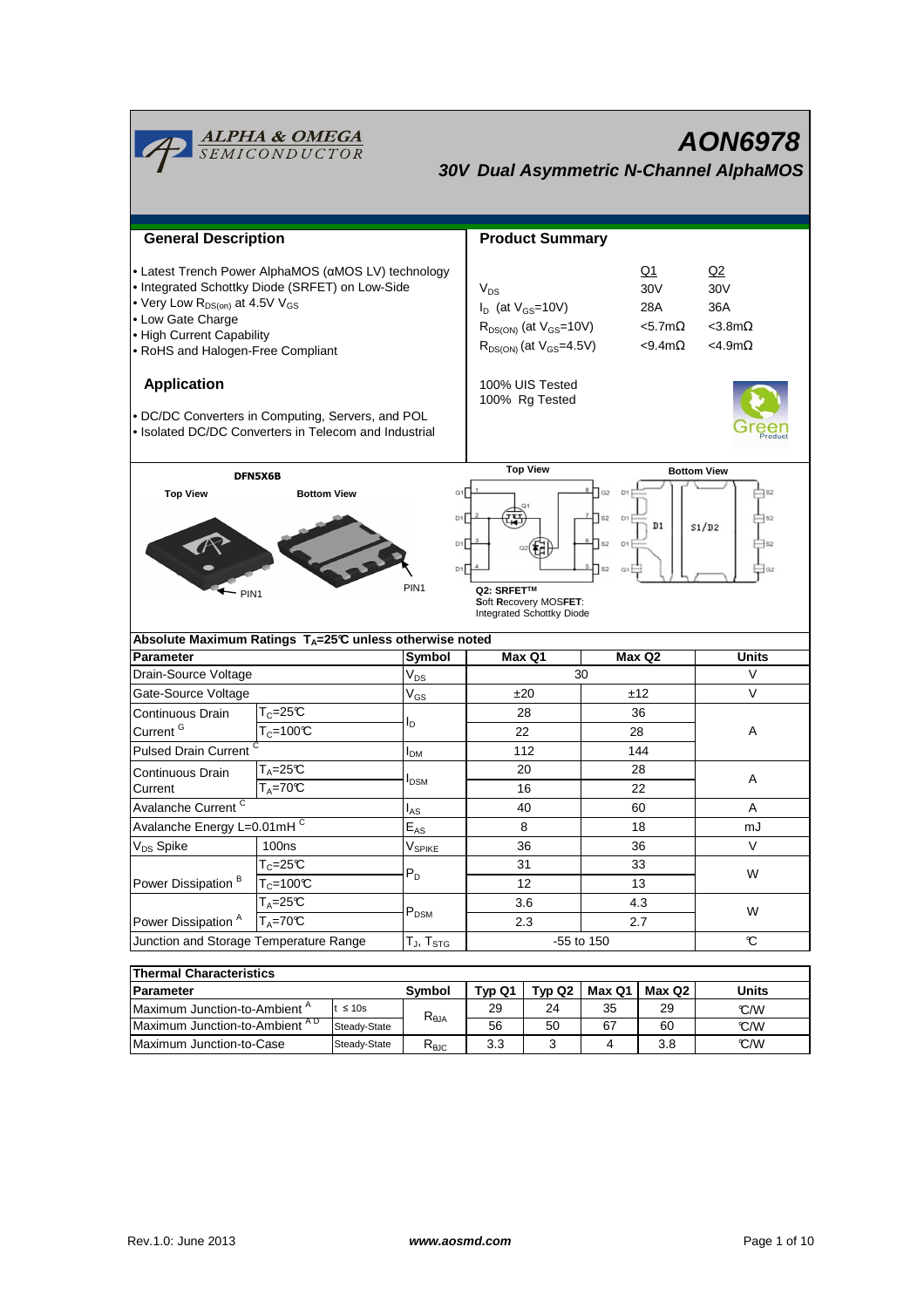

#### **Q1 Electrical Characteristics (TJ=25°C unless otherwise noted)**

| <b>Symbol</b>                          | <b>Parameter</b>                                   | <b>Conditions</b>                                                                  |                         | Min | <b>Typ</b> | <b>Max</b> | <b>Units</b> |  |
|----------------------------------------|----------------------------------------------------|------------------------------------------------------------------------------------|-------------------------|-----|------------|------------|--------------|--|
| <b>STATIC PARAMETERS</b>               |                                                    |                                                                                    |                         |     |            |            |              |  |
| <b>BV</b> <sub>DSS</sub>               | Drain-Source Breakdown Voltage                     | $I_D = 250 \mu A$ , $V_{GS} = 0V$                                                  |                         | 30  |            |            | $\vee$       |  |
| $I_{DSS}$                              | Zero Gate Voltage Drain Current                    | $V_{DS}$ =30V, $V_{GS}$ =0V                                                        | $T_{\parallel} = 55$ °C |     |            | 1<br>5     | μA           |  |
| $I_{GSS}$                              | Gate-Body leakage current                          | $V_{DS} = 0V$ , $V_{GS} = \pm 20V$                                                 |                         |     |            | ±100       | nA           |  |
| $V_{GS(th)}$                           | Gate Threshold Voltage                             | $V_{DS} = V_{GS} I_D = 250 \mu A$                                                  |                         | 1.4 | 1.8        | 2.2        | V            |  |
|                                        |                                                    | $V_{GS}$ =10V, $I_{D}$ =20A                                                        |                         |     | 4.7        | 5.7        |              |  |
| $R_{DS(ON)}$                           | Static Drain-Source On-Resistance                  |                                                                                    | $T_{\parallel}$ =125°C  |     | 6.3        | 7.6        | $m\Omega$    |  |
|                                        |                                                    | $V_{GS}$ =4.5V, $I_D$ =20A                                                         |                         |     | 7.5        | 9.4        | $m\Omega$    |  |
| $g_{FS}$                               | <b>Forward Transconductance</b>                    | V <sub>DS</sub> =5V, I <sub>D</sub> =20A                                           |                         | 62  |            | S          |              |  |
| $V_{SD}$                               | Diode Forward Voltage                              | $IS=1A, VGS=0V$                                                                    |                         | 0.7 | 1          | $\vee$     |              |  |
| ıs.                                    | Maximum Body-Diode Continuous Current <sup>G</sup> |                                                                                    |                         |     |            | 28         | A            |  |
|                                        | <b>DYNAMIC PARAMETERS</b>                          |                                                                                    |                         |     |            |            |              |  |
| $\mathbf{C}_{\mathsf{iss}}$            | Input Capacitance                                  |                                                                                    |                         |     | 1010       |            | pF           |  |
| $C_{\rm oss}$                          | Output Capacitance                                 | $V_{GS}$ =0V, $V_{DS}$ =15V, f=1MHz                                                |                         |     | 474        |            | рF           |  |
| $C_{\text{rss}}$                       | Reverse Transfer Capacitance                       |                                                                                    |                         | 50  |            | pF         |              |  |
| $R_{g}$                                | Gate resistance                                    | $V_{GS}$ =0V, $V_{DS}$ =0V, f=1MHz                                                 | 0.7                     | 1.6 | 2.4        | Ω          |              |  |
|                                        | <b>SWITCHING PARAMETERS</b>                        |                                                                                    |                         |     |            |            |              |  |
| $Q_g(10V)$                             | Total Gate Charge                                  |                                                                                    |                         |     | 14.4       | 25         | nC           |  |
| $Q_g(4.5V)$                            | Total Gate Charge                                  | $V_{GS}$ =10V, $V_{DS}$ =15V, $I_{D}$ =20A                                         |                         |     | 6.8        | 15         | nC           |  |
| $\mathsf{Q}_{\mathsf{gs}}$             | Gate Source Charge                                 |                                                                                    |                         |     | 2.9        |            | nC           |  |
| $\mathsf{Q}_{\underline{\mathsf{gd}}}$ | Gate Drain Charge                                  |                                                                                    |                         |     | 2.5        |            | nC           |  |
| $t_{D(on)}$                            | Turn-On DelayTime                                  |                                                                                    |                         |     | 4.8        |            | ns           |  |
| t,                                     | Turn-On Rise Time                                  | $V_{GS}$ =10V, $V_{DS}$ =15V, R <sub>i</sub> =0.75Ω,<br>$R_{\text{GEN}} = 3\Omega$ |                         |     | 3.2        |            | ns           |  |
| $t_{D(Off)}$                           | Turn-Off DelayTime                                 |                                                                                    |                         |     | 21         |            | ns           |  |
| $t_f$                                  | <b>Turn-Off Fall Time</b>                          |                                                                                    |                         |     | 3.8        |            | ns           |  |
| $t_{rr}$                               | Body Diode Reverse Recovery Time                   | $I_F = 20A$ , dl/dt=500A/ $\mu$ s                                                  |                         |     | 14         |            | ns           |  |
| $Q_{rr}$                               | Body Diode Reverse Recovery Charge                 | $I_F = 20A$ , dl/dt=500A/us                                                        |                         |     | 24         |            | nC           |  |

A. The value of R<sub>θJA</sub> is measured with the device mounted on 1in<sup>2</sup> FR-4 board with 2oz. Copper, in a still air environment with T<sub>A</sub> =25°C. The Power dissipation P<sub>DSM</sub> is based on R<sub>BJA</sub> t≤ 10s and the maximum allowed junction temperature of 150°C. The value in any given application depends on the user's specific board design.

B. The power dissipation P<sub>D</sub> is based on T<sub>J(MAX)</sub>=150°C, using junction-to-case thermal resistance, and is more useful in setting the upper<br>dissipation limit for cases where additional heatsinking is used.

C. Repetitive rating, pulse width limited by junction temperature T<sub>J(MAX)</sub>=150°C. Ratings are based on low frequency and duty cycles to keep initial  $T_J = 25^\circ$  C.

D. The  $R_{h1A}$  is the sum of the thermal impedence from junction to case  $R_{h1C}$  and case to ambient.

E. The static characteristics in Figures 1 to 6 are obtained using <300µs pulses, duty cycle 0.5% max.

F. These curves are based on the junction-to-case thermal impedence which is measured with the device mounted to a large heatsink, assuming a maximum junction temperature of  $T_{J(MAX)}=150^\circ$  C. The SOA curve provides a single pulse rating.

G. The maximum current rating is limited by package.

H. These tests are performed with the device mounted on 1 in<sup>2</sup> FR-4 board with 2oz. Copper, in a still air environment with TA=25°C.

COMPONENTS IN LIFE SUPPORT DEVICES OR SYSTEMS ARE NOT AUTHORIZED. AOS DOES NOT ASSUME ANY LIABILITY ARISING OUT OF SUCH APPLICATIONS OR USES OF ITS PRODUCTS. AOS RESERVES THE RIGHT TO IMPROVE PRODUCT DESIGN, FUNCTIONS AND RELIABILITY WITHOUT NOTICE.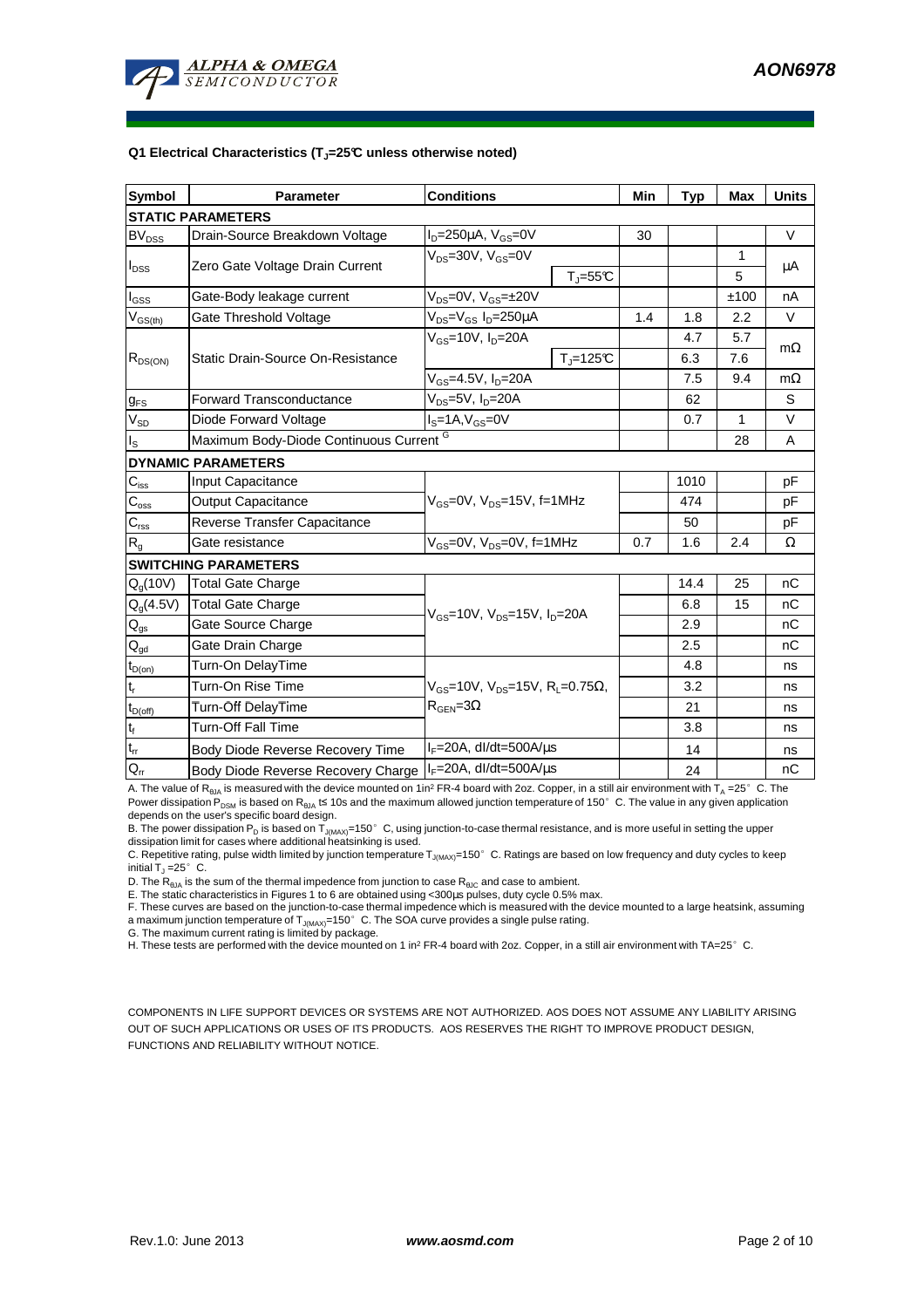

### **Q1-CHANNEL: TYPICAL ELECTRICAL AND THERMAL CHARACTERISTICS**

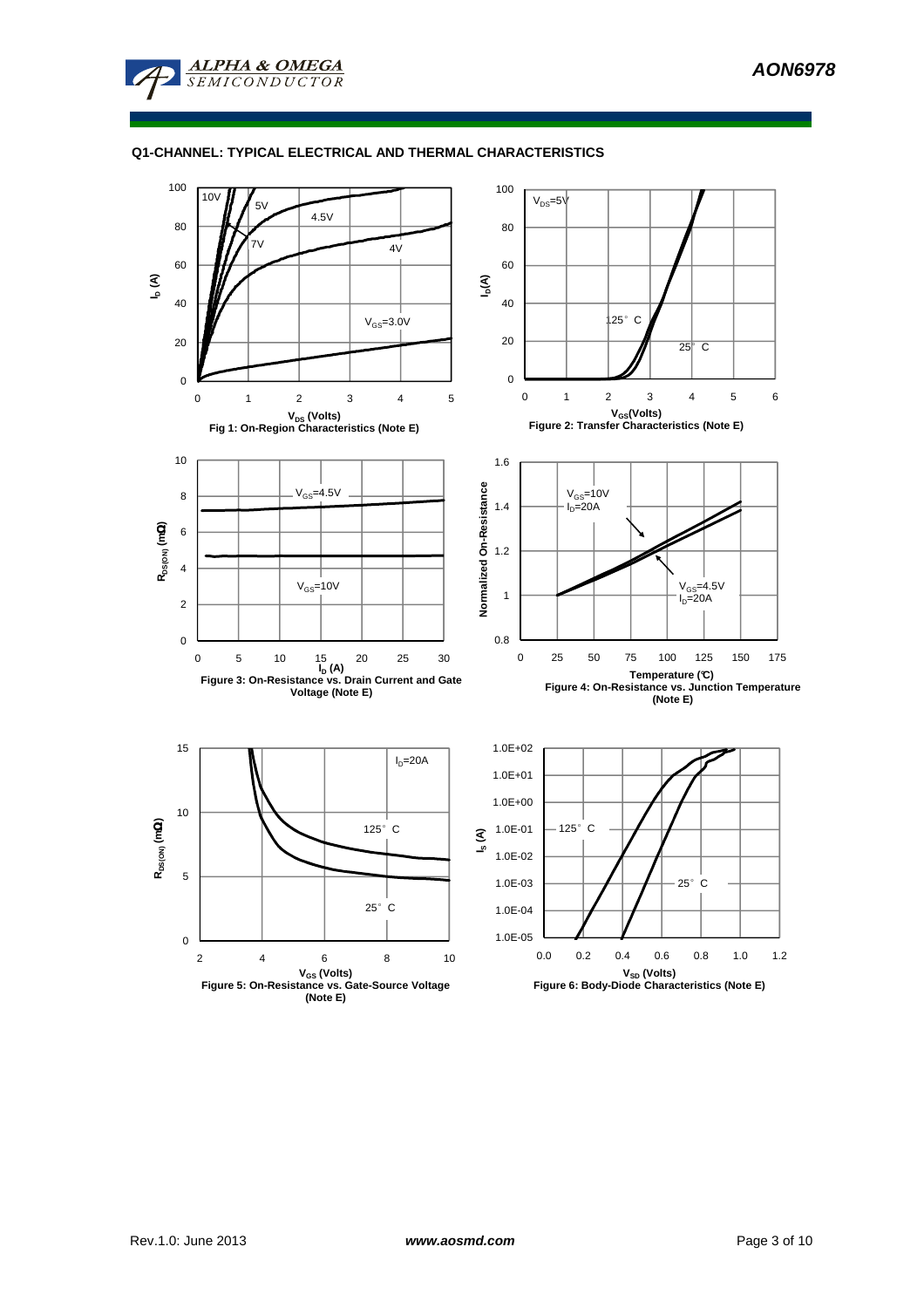**AON6978**



### **Q1-CHANNEL: TYPICAL ELECTRICAL AND THERMAL CHARACTERISTICS**



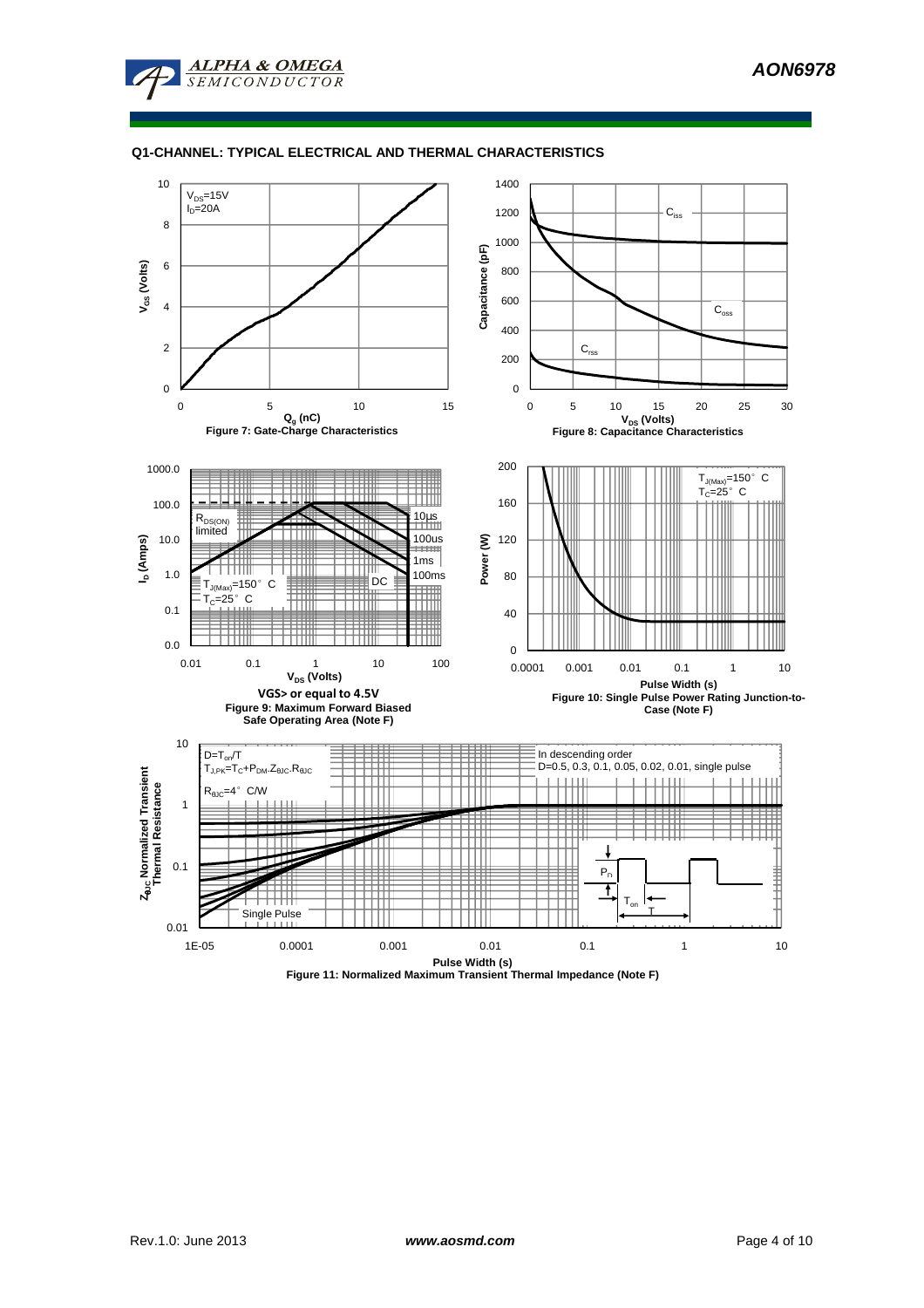

### **Q1-CHANNEL: TYPICAL ELECTRICAL AND THERMAL CHARACTERISTICS**

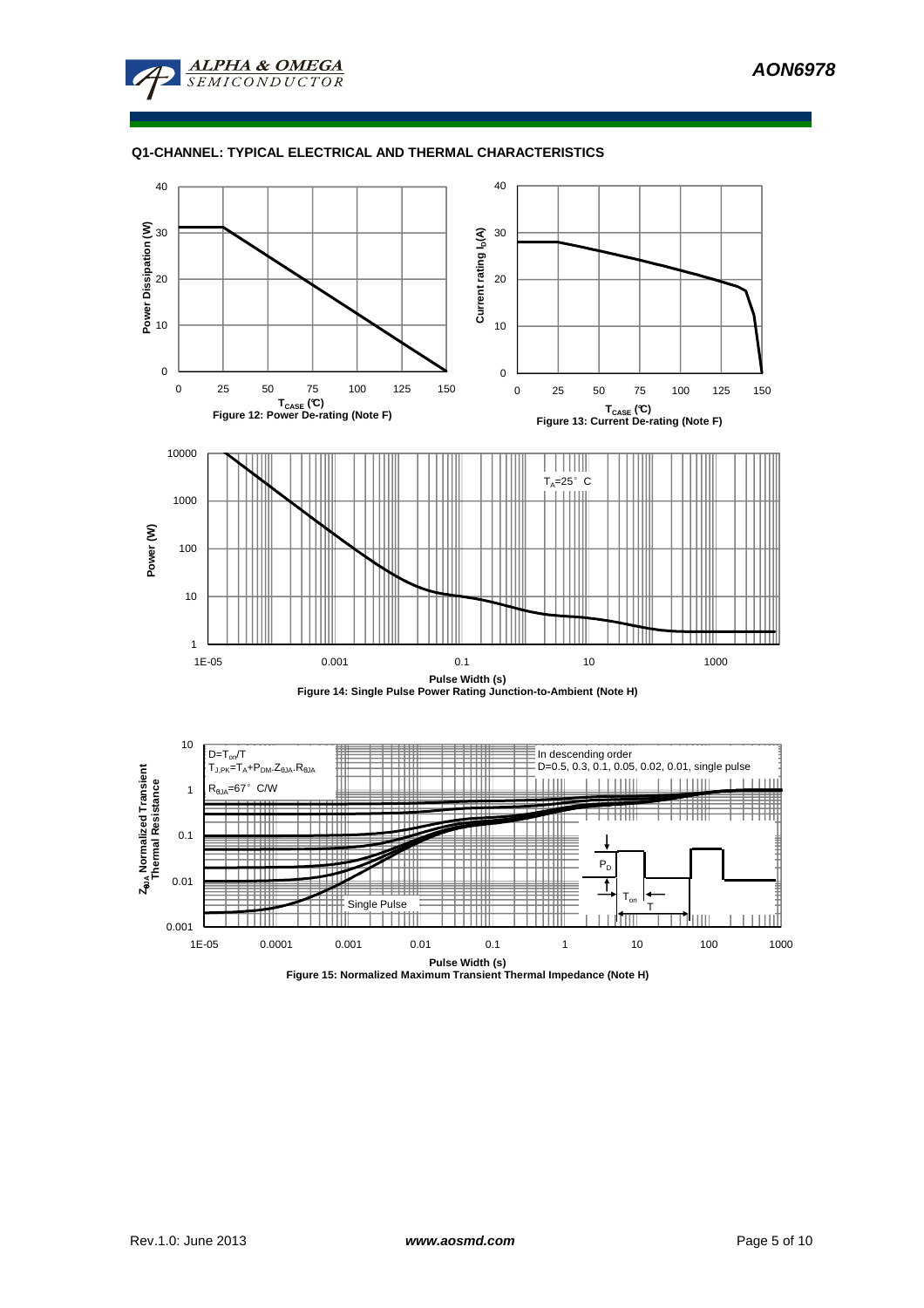

#### **Q2 Electrical Characteristics (TJ=25°C unless otherwise noted)**

| <b>Symbol</b>                          | <b>Parameter</b>                        | <b>Conditions</b>                                                                                  | Min                     | <b>Typ</b> | <b>Max</b> | <b>Units</b> |           |  |
|----------------------------------------|-----------------------------------------|----------------------------------------------------------------------------------------------------|-------------------------|------------|------------|--------------|-----------|--|
| <b>STATIC PARAMETERS</b>               |                                         |                                                                                                    |                         |            |            |              |           |  |
| <b>BV<sub>DSS</sub></b>                | Drain-Source Breakdown Voltage          | $I_D = 10mA$ , $V_{GS} = 0V$                                                                       |                         | 30         |            |              | V         |  |
|                                        | Zero Gate Voltage Drain Current         | $V_{DS}$ =30V, $V_{GS}$ =0V                                                                        |                         |            |            | 0.5          | mA        |  |
| $I_{DSS}$                              |                                         |                                                                                                    | $T_{\parallel} = 55$ °C |            |            | 100          |           |  |
| $I_{GSS}$                              | Gate-Body leakage current               | $V_{DS} = 0V$ , $V_{GS} = \pm 12V$                                                                 |                         |            |            | ±100         | nA        |  |
| $V_{GS(th)}$                           | Gate Threshold Voltage                  | $V_{DS} = V_{GS} I_D = 250 \mu A$                                                                  |                         | 1.2        | 1.6        | 2            | V         |  |
|                                        |                                         | $V_{GS}$ =10V, $I_D$ =20A                                                                          |                         |            | 3.1        | 3.8          | $m\Omega$ |  |
| $R_{DS(ON)}$                           | Static Drain-Source On-Resistance       |                                                                                                    | $T_i = 125C$            |            | 4.2        | 5.1          |           |  |
|                                        |                                         | $V_{GS} = 4.5V$ , $I_D = 20A$                                                                      |                         | 3.9        | 4.9        | $m\Omega$    |           |  |
| <b>g</b> <sub>FS</sub>                 | <b>Forward Transconductance</b>         | $V_{DS}=5V$ , $I_D=20A$                                                                            |                         | 160        |            | S            |           |  |
| $V_{SD}$                               | Diode Forward Voltage                   | $I_S = 1A$ , $V_{GS} = 0V$                                                                         |                         | 0.52       | 0.65       | $\vee$       |           |  |
| $I_{\rm S}$                            | Maximum Body-Diode Continuous Current G |                                                                                                    |                         |            |            | 36           | A         |  |
|                                        | <b>DYNAMIC PARAMETERS</b>               |                                                                                                    |                         |            |            |              |           |  |
| $C_{\text{iss}}$                       | Input Capacitance                       |                                                                                                    |                         |            | 3276       |              | pF        |  |
| $C_{\rm oss}$                          | <b>Output Capacitance</b>               | $V_{GS}$ =0V, $V_{DS}$ =15V, f=1MHz                                                                |                         |            | 513        |              | pF        |  |
| $C_{\text{rss}}$                       | Reverse Transfer Capacitance            |                                                                                                    |                         | 57         |            | pF           |           |  |
| $R_{q}$                                | Gate resistance                         | $V_{GS}$ =0V, $V_{DS}$ =0V, f=1MHz                                                                 | 0.3                     | 0.7        | 1.1        | Ω            |           |  |
|                                        | <b>SWITCHING PARAMETERS</b>             |                                                                                                    |                         |            |            |              |           |  |
| $Q_q(10V)$                             | <b>Total Gate Charge</b>                | $V_{GS}$ =10V, $V_{DS}$ =15V, $I_D$ =20A                                                           |                         |            | 49         | 68           | nC        |  |
| $Q_q(4.5V)$                            | <b>Total Gate Charge</b>                |                                                                                                    |                         |            | 20.6       | 30           | nC        |  |
| $Q_{gs}$                               | Gate Source Charge                      |                                                                                                    |                         |            | 7.0        |              | nC        |  |
| $\mathsf{Q}_{\underline{\mathsf{gd}}}$ | Gate Drain Charge                       |                                                                                                    |                         |            | 4.6        |              | nC        |  |
| $t_{D(0n)}$                            | Turn-On DelayTime                       |                                                                                                    |                         |            | 8.0        |              | ns        |  |
| $\mathfrak{t}_{\mathsf{r}}$            | Turn-On Rise Time                       | $V_{\text{GS}} = 10V$ , $V_{\text{DS}} = 15V$ , $R_1 = 0.75\Omega$ ,<br>$R_{\text{GEN}} = 3\Omega$ |                         |            | 4.0        |              | ns        |  |
| $t_{D(off)}$                           | Turn-Off DelayTime                      |                                                                                                    |                         |            | 36.0       |              | ns        |  |
| $t_f$                                  | Turn-Off Fall Time                      |                                                                                                    |                         |            | 3.0        |              | ns        |  |
| $t_{rr}$                               | Body Diode Reverse Recovery Time        | $I_F = 20A$ , dl/dt=500A/ $\mu$ s                                                                  |                         |            | 13.6       |              | ns        |  |
| $\mathsf{Q}_{\mathsf{rr}}$             | Body Diode Reverse Recovery Charge      | $I_F = 20A$ , dl/dt=500A/us                                                                        |                         |            | 24.7       |              | nC        |  |

A. The value of R<sub>θJA</sub> is measured with the device mounted on 1in<sup>2</sup> FR-4 board with 2oz. Copper, in a still air environment with T<sub>A</sub> =25° C. The Power dissipation  $P_{DSM}$  is based on R<sub>θJA</sub> t≤ 10s and the maximum allowed junction temperature of 150°C. The value in any given application depends on the user's specific board design.

B. The power dissipation P<sub>D</sub> is based on T<sub>J(MAX)</sub>=150°C, using junction-to-case thermal resistance, and is more useful in setting the upper dissipation limit for cases where additional heatsinking is used.

C. Repetitive rating, pulse width limited by junction temperature  $T_{J(MAX)}$ =150°C. Ratings are based on low frequency and duty cycles to keep initial  $T_J = 25^\circ$  C.

D. The  $R_{AJA}$  is the sum of the thermal impedence from junction to case  $R_{AJC}$  and case to ambient.

E. The static characteristics in Figures 1 to 6 are obtained using <300µs pulses, duty cycle 0.5% max.

F. These curves are based on the junction-to-case thermal impedence which is measured with the device mounted to a large heatsink, assuming a maximum junction temperature of  $T_{J(MAX)}$ =150° C. The SOA curve provides a single pulse rating.

G. The maximum current rating is limited by package.

H. These tests are performed with the device mounted on 1 in<sup>2</sup> FR-4 board with 2oz. Copper, in a still air environment with TA=25°C.

COMPONENTS IN LIFE SUPPORT DEVICES OR SYSTEMS ARE NOT AUTHORIZED. AOS DOES NOT ASSUME ANY LIABILITY ARISING OUT OF SUCH APPLICATIONS OR USES OF ITS PRODUCTS. AOS RESERVES THE RIGHT TO IMPROVE PRODUCT DESIGN, FUNCTIONS AND RELIABILITY WITHOUT NOTICE.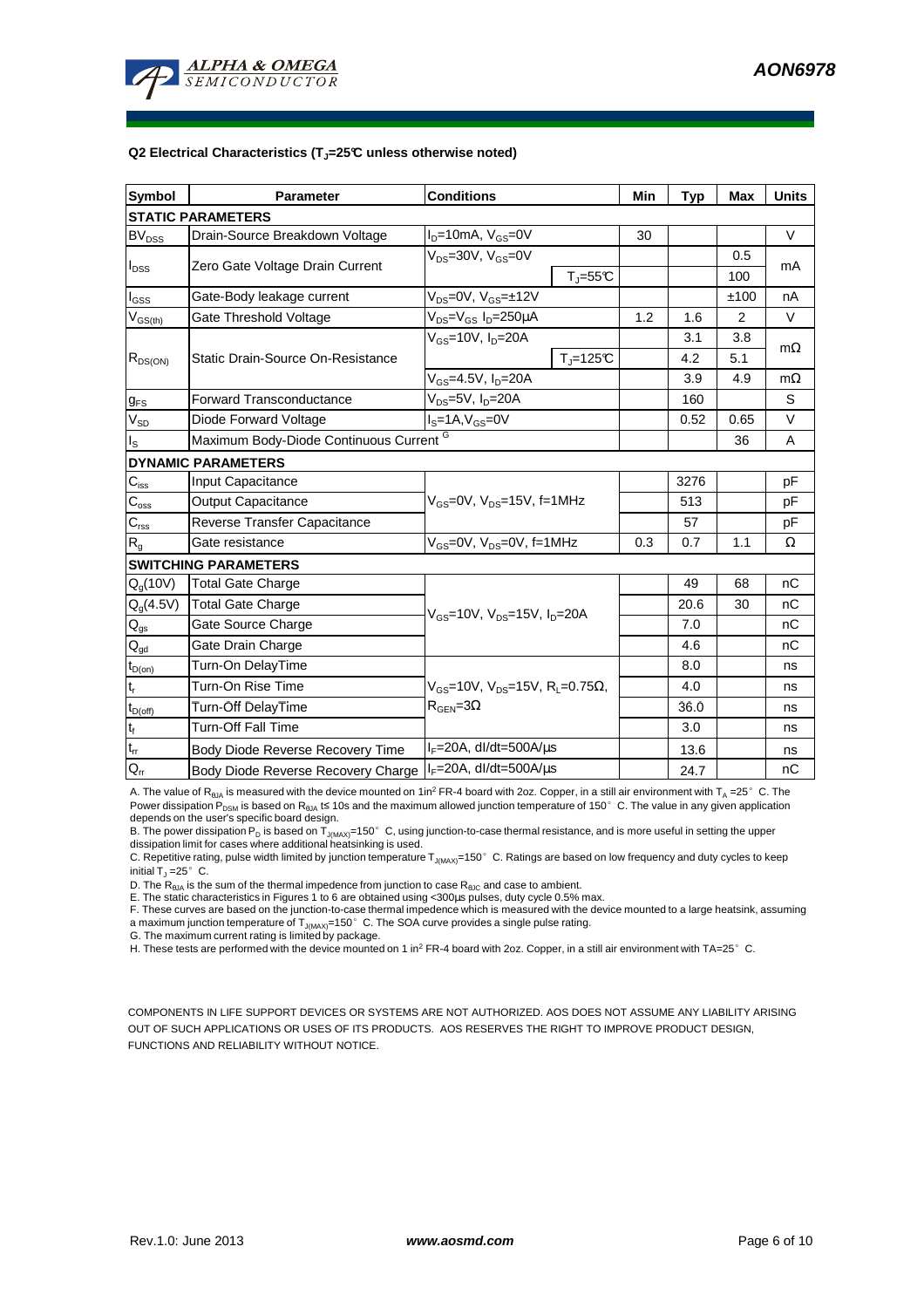

## **Q2-CHANNEL: TYPICAL ELECTRICAL AND THERMAL CHARACTERISTICS**

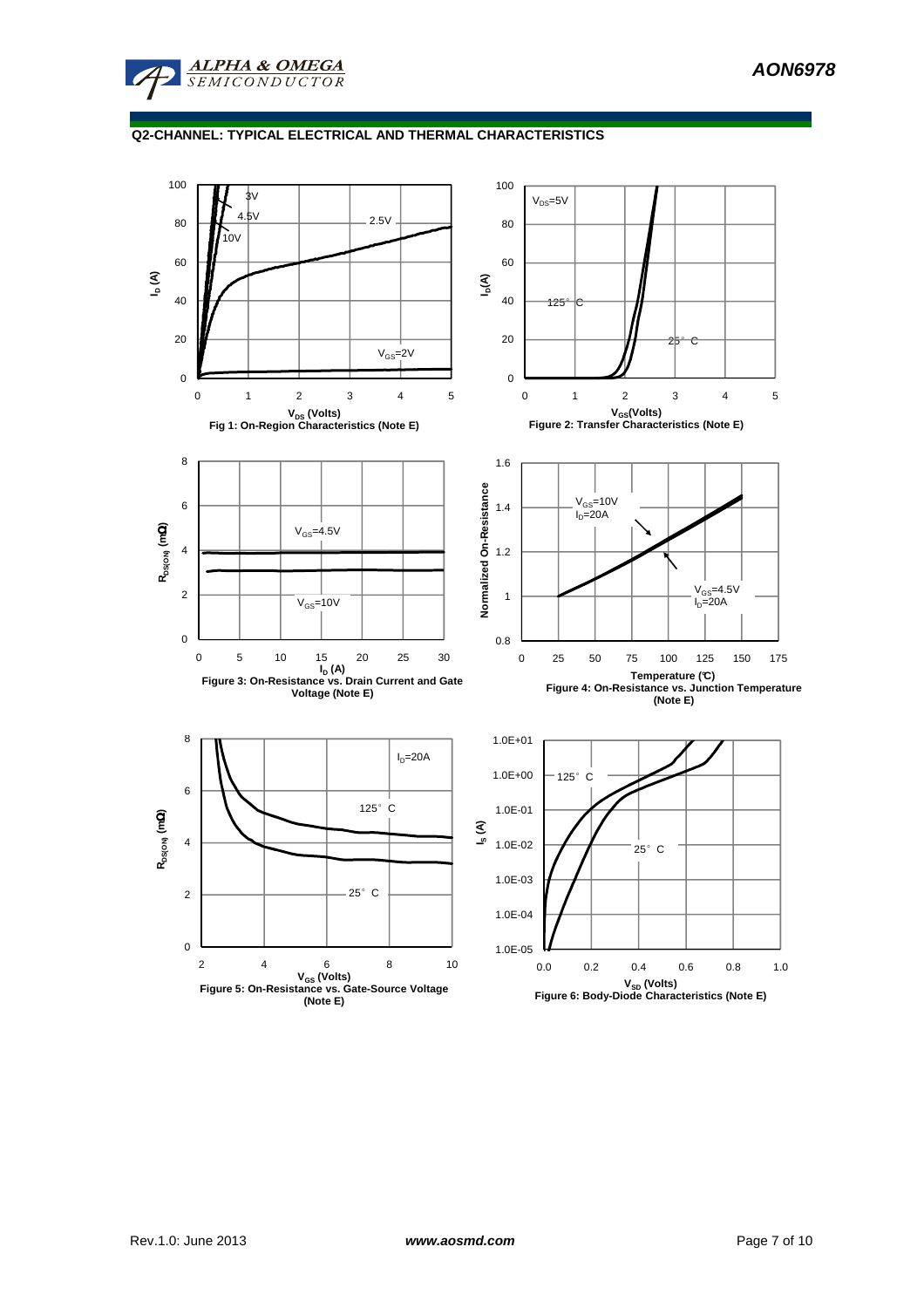

## **Q2-CHANNEL: TYPICAL ELECTRICAL AND THERMAL CHARACTERISTICS**



**Figure 11: Normalized Maximum Transient Thermal Impedance (Note F)**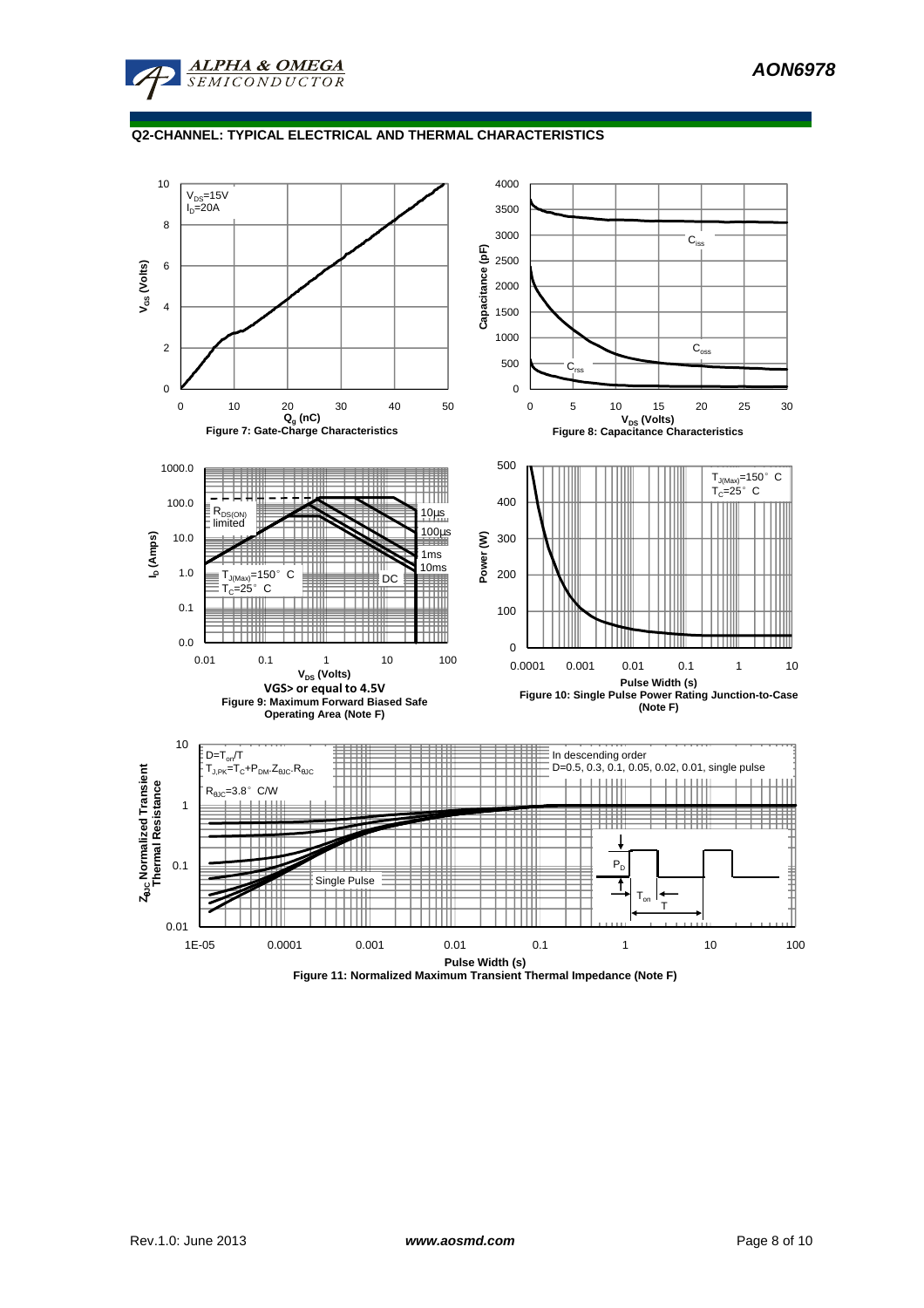

# **Q2-CHANNEL: TYPICAL ELECTRICAL AND THERMAL CHARACTERISTICS**